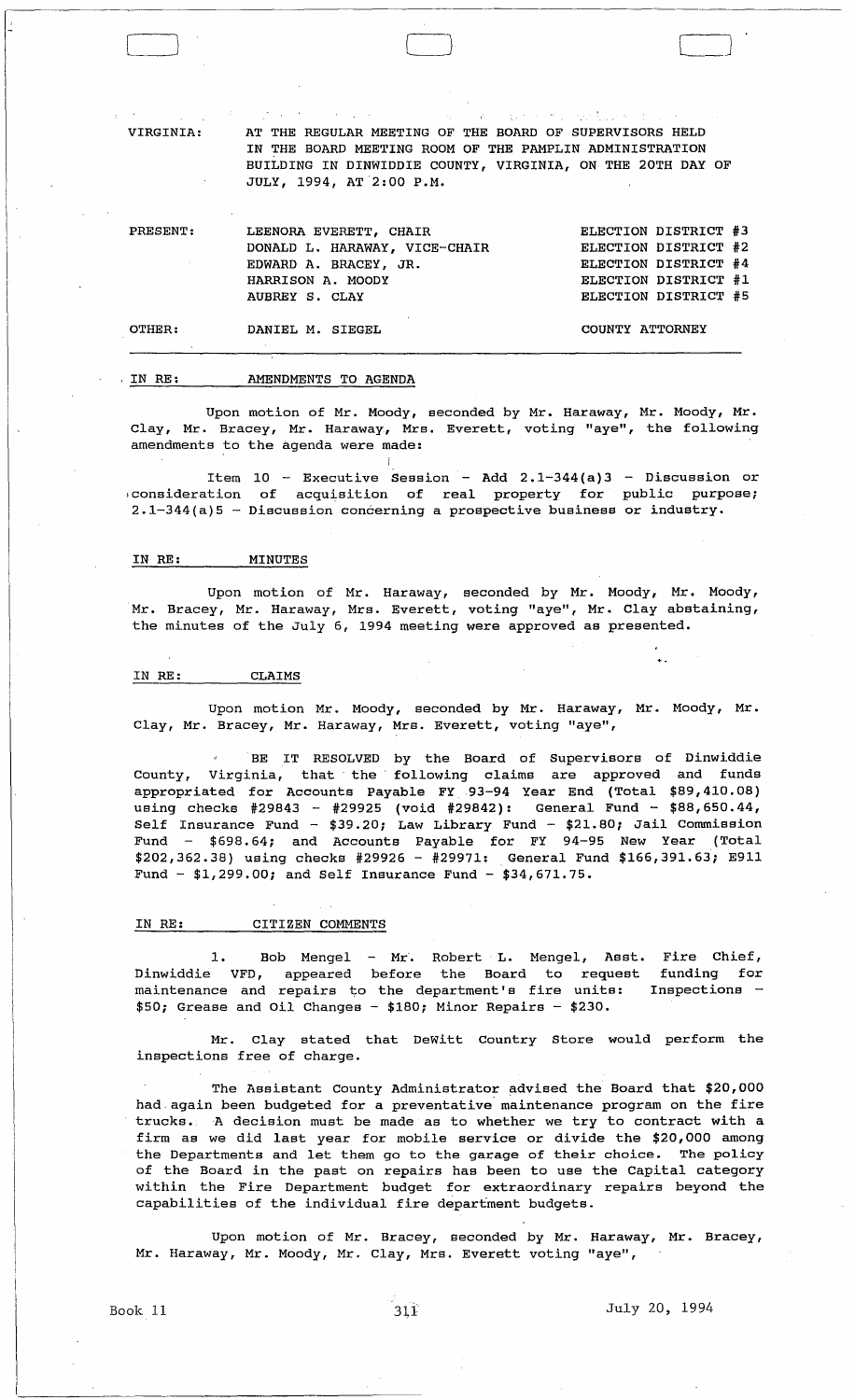BE IT RESOLVED by the Board of Supervisors of Dinwiddie County, Virginia that the request for funding from Dinwiddie VFD in the amount of \$410 for maintenance and repairs on the fire department units be approved; and

BE IT FURTHER RESOLVED by the Board of Supervisors of Dinwiddie County that the staff prepare a recommendation for the Board's review on how the preventative maintenance program should be handled to include input from the Fire Chiefs.

# IN RE: VIRGINIA DEPARTMENT OF TRANSPORTATION - REPORT

Mr. Harold Dyson, Ass't. Resident Engineer, VDOT, was present to answer any questions the Board might have. He reported on the following:

1. The request for a U-Turn on Rt. 460 at the intersection of Rt. 226 for Eastbound traffic was denied. However, the Department will continue to review the intersection to see if there are other options available.

2. Mr. Moody stated there was a concern expressed from citizens on Floyd Avenue because of trucks at the Exxon Truck stop using the road. The road is a Dead End and the cul-de-sac is not large enough for the large trucks to turn around. Mr. Dyson recommended a "No Outlet" sign be installed.

3. Mr. Bracey asked about the guard rails on Old stage Road. Mr. Charles Gill, VDOT, stated he was securing additional bids.

4. Mrs. Everett stated the citizens on Halifax Road are very concerned about the loose gravel left after the road was re-surfaced. Several people have experienced broken windshields. Mr. Dyson advised that the contractor was responsible for installing a "loose gravel" sign and he would follow up on it.

5. Mrs. Everett requested the following: Ref1ectorized sign on U. S. #1 designating the entrance to the Pamplin Administration Complex; reflector on the North side of U.s. #1 indicating the entrance to sterling Road; reflectors at the intersection of U.s. #1 and Rt. 460W for Westbound traffic.

# IN RE: BRIDGE PROJECT ON ROUTE 647

The Virginia Dept. of Transportation is evaluating the environmental impacts of the proposed highway project on Rt. 647 in Dinwiddie county. The Dept. is proposing to replace the existing 1962 wooden deck bridge over Stony Creek with a concrete structure.

The Board members stated they have not received any comments on the project.

Bracey, Mr. Clay, Mr. Haraway, Mrs. Everett voting "aye", the VDOT is advised there have been no comments on the project and are authorized to proceed with the project. Upon motion of Mr. Moody, seconded by Mr. Bracey, Mr. Moody, Mr.

#### IN RE: COMMISSIONER OF THE REVENUE - REPORT

Mrs. Deborah Marston, Commissioner of the Revenue, presented a report on the Meals Tax and Admissions Tax collections. She indicated she would be presenting recommendations for ordinance changes concerning the Business Licenses in September.

#### IN RE: TREASURER - REPORT

 $\sim$   $\sim$   $\sim$ 

Mr. William Jones, Treasurer, submitted his reports on cash and funds balances for the month of June, 1994. He also recommended that the edinquent tax list not be published. He felt the other collection

 $\mathbf{r}$  . The contract  $\mathbf{r}$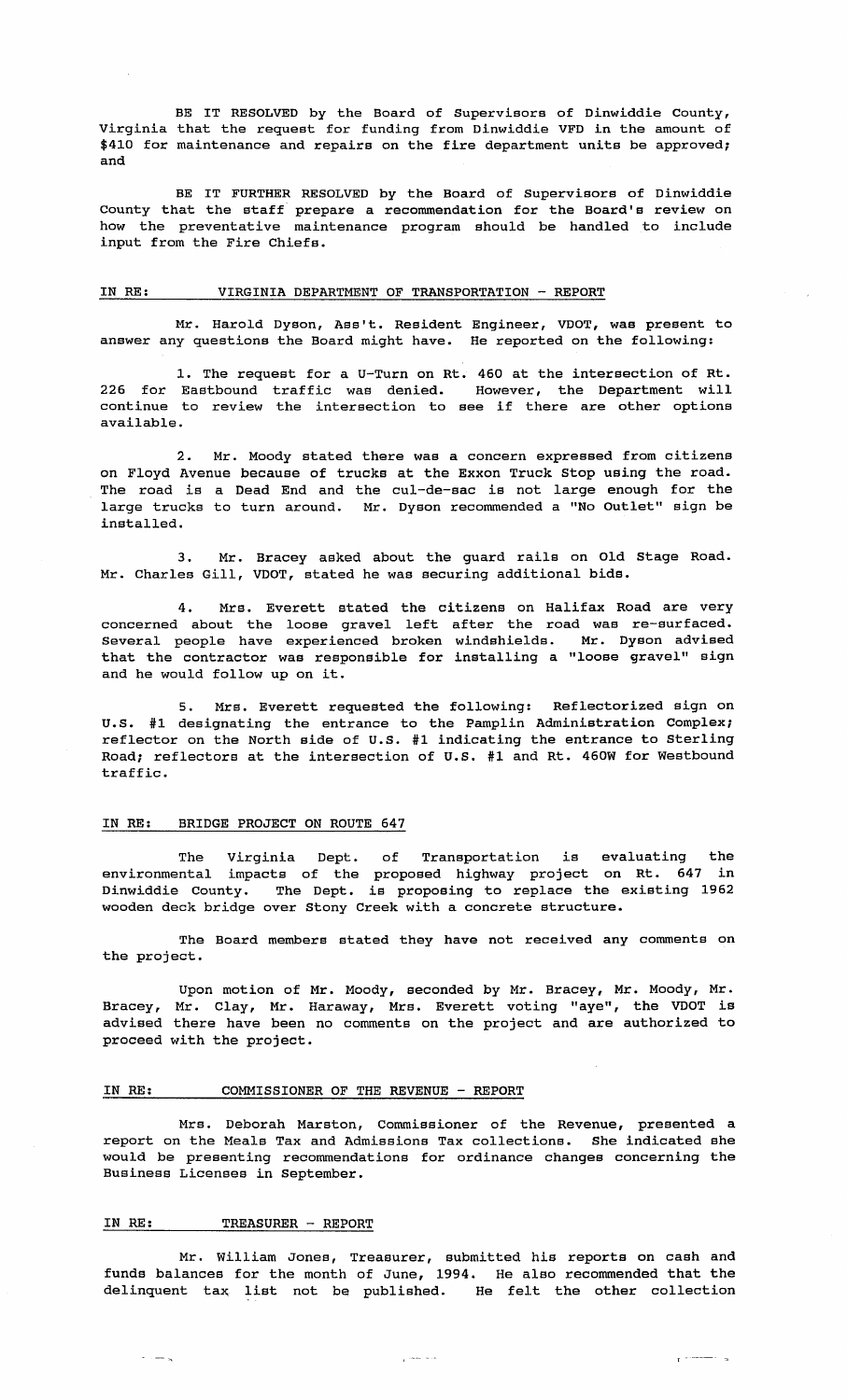methods his office action was taken. is using are more effective. The Board agreed and no

"真是"

 $\sim$ 

(

# IN RE: COMMONWEALTH'S ATTORNEY - REPORT

1994年10月

'l~'--J

Mr. T. o. Rainey, III, Commonwealth Attorney, was present to discuss a cooperative agreement with the City of Petersburg for the Community Diversion Incentive Program. Mr. Rainey stated that the Judges were in favor of the program as an alternative means of punishment or fee collection method.

The Board expressed a concern about any administrative burden on the present staff. Mr. Rainey stated it was his understanding that the administration of the program would be handled by the City of Petersburg. The County Administrator pointed out that the agreement should be amended to include County residents only. Mr. Bracey stated he was very concerned about the need for supervision.

Upon motion of Mr. Haraway, seconded by Mr. Bracey, Mr. Haraway, Mr. Bracey, Mr. Moody, Mr. Clay, Mrs. Everett voting "aye", the County Administrator is authorized to execute an agreement with the City of Petersburg to enter the Community Diversion Program with the understanding that referrals to Dinwiddie County will be Dinwiddie County residents only.

# IN RE: SHERIFF - REPORT

Mr. B. M. Heath, Sheriff, or a representative, was not present.

#### IN RE: BUILDING INSPECTOR - REPORT

Mr. Dwayne Abernathy, Building Inspector, submitted his report for the month of June, 1994. He stated there has been an inorease in the number of double-wide mobile homes.

# IN RE: ANIMAL WARDEN - REPORT

Mr. John Mellick, Animal Warden, submitted his report for the month of June, 1994.

#### IN RE: DIRECTOR OF PLANNING - REPORT

Mr. Wayne Knox, Director of Planning, provided his report to the Board. He presented the following items:

1. Right-to-Farm - Proposed Plan for Zoning Ordinance Revisions

a. Assign this task to a sub-committee of the Planning<br>Commission. This committee would be composed of a representative from the This committee would be composed of a representative from the following entities - the Extension Service, Farm Bureau, ASCS and the Planning Commission. Comments would be funneled through these agencies.

b. This sub-committee would report it's findings to the Planning commission on October 12, 1994.

c. A public hearing would be conducted in November or December, 1994 to consider the amendments to the zoning ordinance.

d. Board consideration of' the proposed text amendments would be considered at the March 1995 meeting. This would allow for consideration of the proposed legislation that will be filed at the General Assembly's 1995 session. \_

Upon motion of Mr. Bracey, seconded by Mr. Clay, Mr. Bracey, Mr. Clay, Mr. Moody, Mr. Haraway, Mrs. Everett voting "aye", the proposed plan for addressing zoning ordinance revisions for the Right-to-Farm legislation is approved as presented.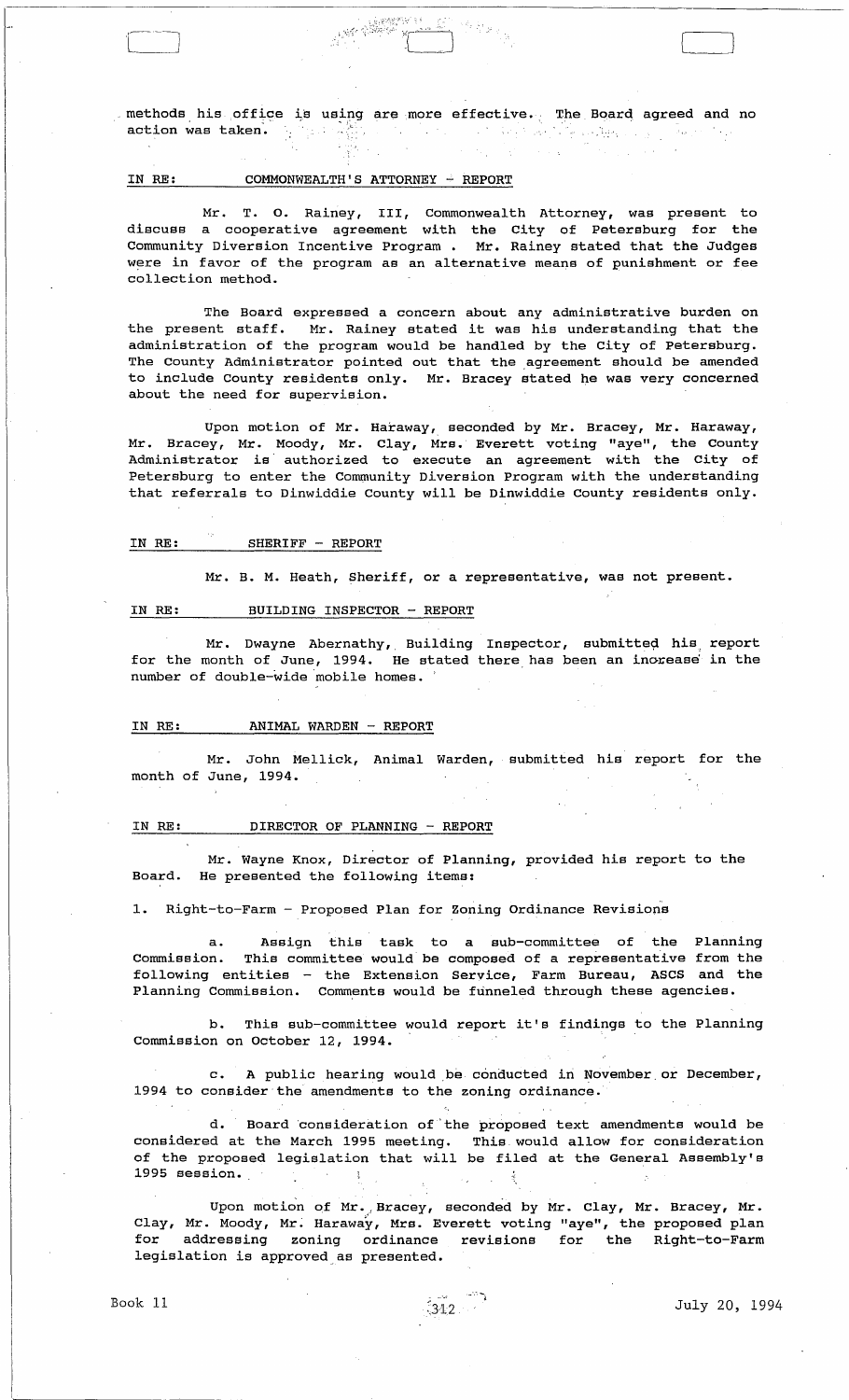2. Amendment A-94-1 - Parker oil will be presented to the Board in September.

3. P-94-4 - Delta oil Company - The applicant has proferred a 50-day trial period for a non-uniformed security service.

4. review. Mr. higher value. River Run Subdivision - McIlwaine property - is Haraway asked if the homes proposed were going to Mr. Knox stated he had heard \$100,000+. under be of

5. Mrs. Everett asked if anything had been done to investigate the possibility of requiring developers to set aside property within proposed subdivisions for recreational purposes such as Prince George does. Mr. Knox stated he had discussed this with developers and it is an issue of money and the size of the development.

6. Mr. Clay stated he would like for the Board to be informed of items when they are being advertised for the Planning commission.

# IN RE: SOCIAL SERVICES DIRECTOR

Mrs. Peggy McElveen expressed her appreciation to the Board and the Administrative staff, especially Mr. Eli Clanton and Mr. Isaac Clanton for their assistance throughout the 1993-94 year.

# IN RE: SUPERINTENDENT OF SCHOOLS - REPORT

The Superintendent sent word to the Board that he was involved in interviewing architects and would have a full report for the Board at their August meeting.

#### IN RE: RECREATION - REPORT

June, 1994. Mr. Rinaldi discussed the following items with the Board: Mr. Tony Rinaldi, Recreation Director, submitted his report for

1. He indicated the County received the ISTEA grant for development of the White oaks Battlefield site.

2. Maintenance Coordinator - Upon motion of Mr. Bracey, seconded by Mr. Haraway, Mr. Bracey, Mr. Haraway, Mr. Clay, Mr. Moody, Mrs. Everett voting "aye", the Recreation Director was authorized to advertise the position of Maintenance Coordinator left vacant by the resignation of Mr. Michael VanDunk.

3. Purchase of Shelter - Mr. Rinaldi presented three bids for the purchase of a shelter for protection of his equipment housed at the Middle School: Harrison's Mobile Home Auto Sales & Service - 24x31 - $$3100;$  Sonny Clements - 25x31 - \$4450; with a 14x12 shelter - \$5,475. Mr. Rinaldi recommended accepting the bid from Harrison's of \$3100. Mr. Rinaldi stated he had received permission from Dr. Gaul and the School Board to place the building on the school property.

The Board expressed a concern for the longevity of aluminum and asked Mr. Rinaldi to seek price quotes on a fully enclosed wooden building as well as a cement block building.

4. Lights at Dinwiddie Elementary - Mr. Rinaldi stated he had talked with Dr. Gaul about installing lights at the field at Dinwiddie Elementary School. This would lighten up the load using the Middle School and provide a field for Babe Ruth and the increasing youth sports. The estimated cost is \$18,000 - \$22,000 of which the School Board is willing to participate. There are no funds available in the Recreation budget. No action was taken.

IN RE: PUBLIC SAFETY DIRECTOR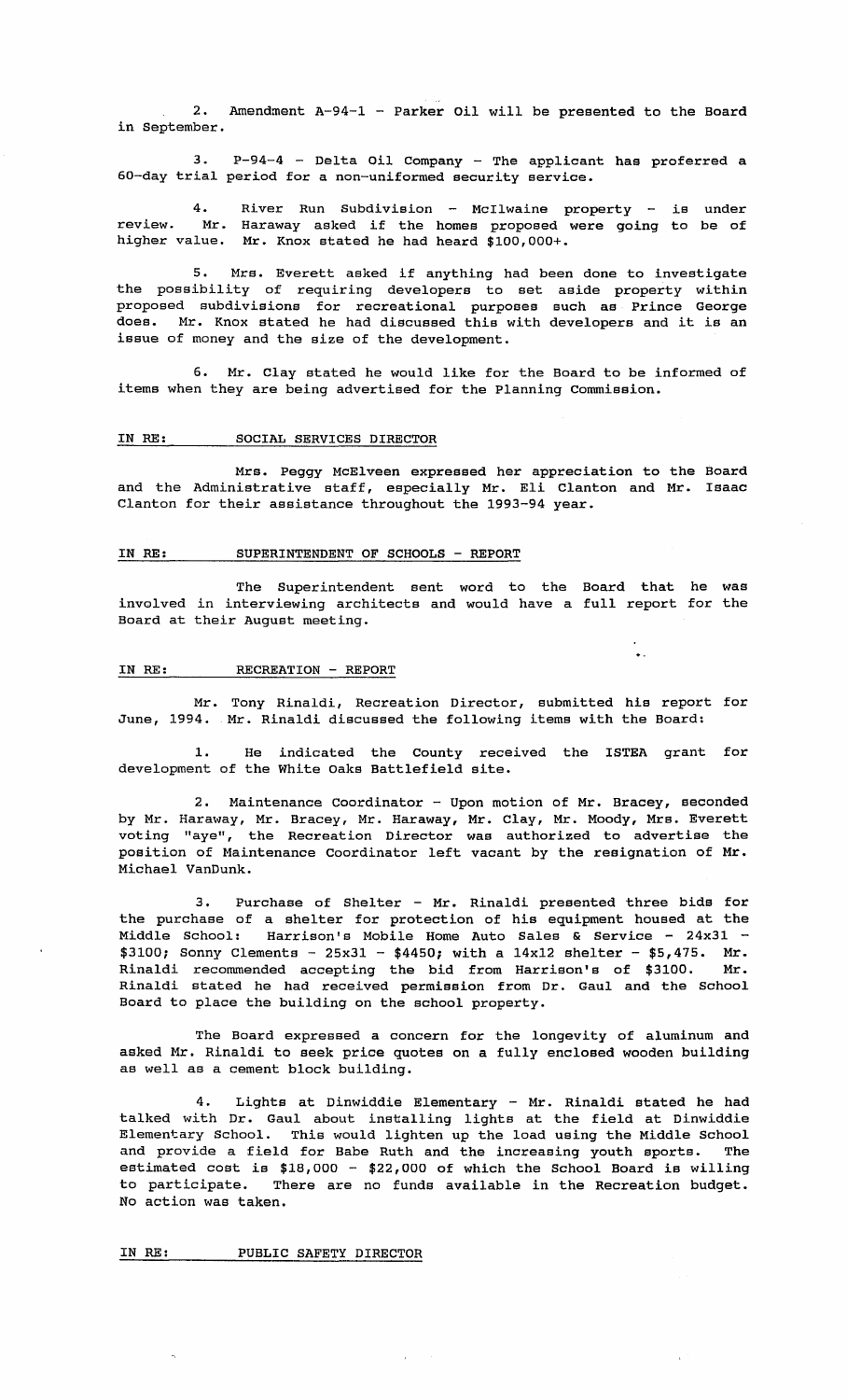Mr. Dave Nichols, Public Safety Director, presented his reports on fire and EMS responses for the month of June, 1994. He also distributed copies of the approved Emergency Operations Plan for the County. He reported that the SCBA airpack committee is currently evaluating 5 brands and will provide a detailed report as information becomes available. Ford Co. 2 has appointed an apparatus committee to begin the specifications for the budgeted pumper/tanker.

 $\Box$ 

Mr. Nichols advised the Board that he has received several calls 'about open burning in subdivisions. The burning is in compliance with state law; however, it is bothering the neighbors. The Board members indicated that they did not feel it was enough of a burden to institute additional regulations.

# IN RE: DIRECTOR OF WASTE MANAGEMENT

Mr. Dennis 'King, Director of Waste Management, presented his report for the month of June, 1994. He advised the Board that the progress on the manned site at Rohoic is nearing completion. However, there were no applications submitted for the parttime position. He stated his plans were to re-advertise the position on a broader scale.

Mr. Bracey stated he was called about' a problem with the dumpsters at the jail over the 4th of July holiday and asked Mr. King if he could hire additional help on the holidays.

# IN RE: RESOLUTION APPROVING PAYMENT OF FUNDS FROM LANDFILL CLOSURE BONDS TRUST ACCOUNT INTO ESCROW ACCOUNT UNDER ESCROW AGREEMENT WITH VIRGINIA BIO-FUEL CORPORATION

Upon motion of Mr. Clay, seconded by Mr. Bracey, Mr. Clay, Mr. Bracey, Mr. Moody, Mr. Haraway, Mrs. Moody voting "aye", the following resolution was adopted:

WHEREAS, the provisions of the financing of the closure for the County landfill with \$1,120,000 Industrial Development Authority of Dinwiddie County, Virginia Lease Revenue Bonds (Dinwiddie Landfill Closure Project) Series 1992 (the "Bonds") provided for a scheduled release of proceeds from the sale of the Bonds by the Trustee for the Bondholders, Signet Trust CompanY, but not to extend beyond August 1, 1994; and

WHEREAS, there are minor improvements still to be completed and final permits to be obtained, from State authorities relating to the completion of the closure of the County landfill which may extend the final draw from the proceeds from such Bonds beyond August 1, 1994;

NOW THEREFORE BE IT RESOLVED by the Board of Supervisors of Dinwiddie County, Virginia that the Chairman' of the Board of supervisors or the County Administrator are each hereby authorized and directed to take such action, including but not limited to the execution of documents therefor, and the County Attorney is directed to review and draft such documents related thereto, as may be necessary or appropriate to obtain the final disbursement of monies in the' trust account for the Bonds held by the Trustee and the deposit of the same in the Escrow Account under the Escrow Agreement, dated as of March 4, 1994, between the County and Virginia Bio-Fuel Corporation, including but not limited to amending such Escrow Agreement, to accommodate such actions'. '

This resolution shall be immediately effective this 20th day of July, 1994.

 $\mathcal{C}_{\mathcal{A}}$  .  $\mathcal{C}_{\mathcal{A}}$ 

# IN RE: VIRGINIA BIO-FUELS

Mr. Ted Baxter, representing VBF, was present to update the Board on the co-composting facility. He stated that the test results were favorable on the sawdust being hauled into the landfill from Georgia Pacific. He also indicated they were working on "ways to increase the speed of the processing at the plant.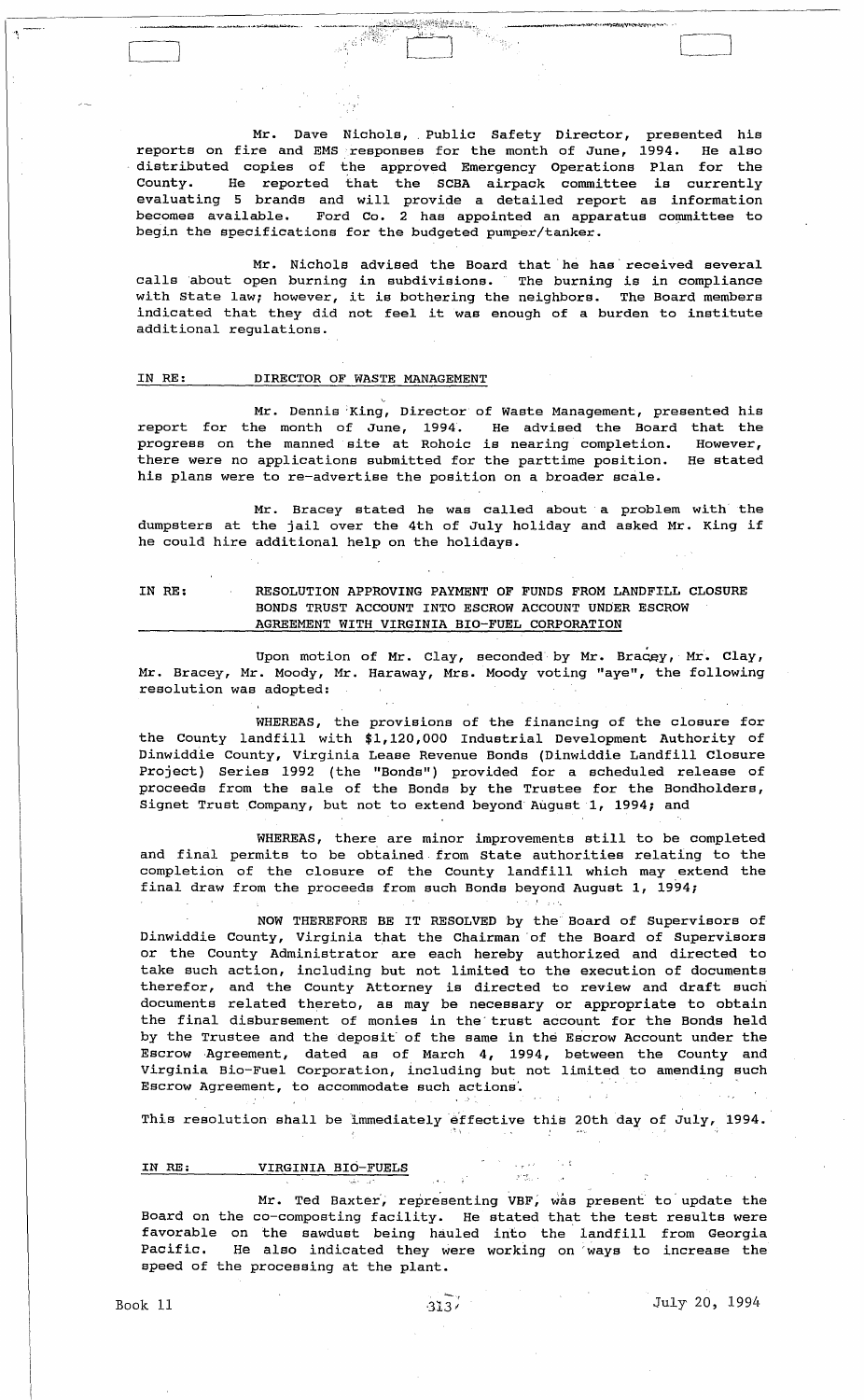# IN RE: SURVEY OF LOCAL INTEREST IN PROVIDING EDUCATIONAL PROGRAMS FOR AT-RISK FOUR-YEAR-OLD CHILDREN

Upon motion of Mr. Moody, seconded by Mr. Haraway, Mr. Moody, Mr. Haraway, Mrs. Everett voting "aye", Mr. Bracey voting "nay", and Mr. Clay "abstaining", the County Administrator was authorized to return the survey indicating the County's interest in accessing funds to provide educational programs for At-Risk four-year-old children. The County Administrator indicated he had discussed the program with the Superintendent of Schools and Director of Social Services and they both felt the funds would not be available until next year; therefore, there would be time to analyze the program at that time.

# IN RE: RESOLUTION REQUESTING SENATOR CHARLES ROBB TO CO-SPONSOR S.993 IN THE SENATE OF THE UNITED STATES

Upon motion of Mr. Clay, seconded by Mr. Haraway, Mr. Clay, Mr. Haraway, Mr. Moody, Mr. Bracey, Mrs. Everett voting "aye", the following resolution was adopted:

WHEREAS, S. 993 has been introduced in the Senate of the United states by the Honorable Dirk Kempthorne of Idaho; and

WHEREAS, Senator Kempthorne's S.993 will require the federal government to pay for the mandates that they impose on state and local governments and establish a fiscal note process so that when Congress votes on various measures affecting state and local governments, the members of Congress are aware of the fiscal impact; and

WHEREAS, S.993 is the most significant and far-reaching unfunded mandates legislation ever introduced in the Congress of the United States; and

WHEREAS, as of May 1, 1994, Senator Kempthorne's bill had received 54 out of 100 Senate co-sponsors; and

WHEREAS, Senator John Warner of Virginia has already displayed his commitment to this issue by signing on to S.993; and

WHEREAS, although Senator Charles Robb has communicated his concern about unfunded mandates and has indicated that he "fully endorses the concept of identifying and restricting unfunded federal mandates," to date he has declined to co-sponsor S.993; and

WHEREAS, a recent NACO survey estimated that a minimum of 12 percent of local budgets support unfunded federal mandates; and

WHEREAS, unfunded federal mandates regularly force local tax increases and/or service cutbacks, restrict the rights of state and local voters and officials to determine their own priorities, and allow the Congress to avoid direct responsibility for increasing taxes; and

WHEREAS, the Constitution of the United States guarantees a federal, state and local partnership and unfunded federal mandates undermine the responsibility of the state and local level; and

WHEREAS, S. 993 is endorsed by the National Association of Counties, the United States Congress of Mayors, the National League of Cities, the National School Boards Association, the National Governors Association, the Council of state Governments, and the National Conference of state Legislatures; and

WHEREAS, reduction and elimination of unfunded mandates is the number one priority of the Virginia Association of Counties;

of Dinwiddie County, Virginia implores senator Charles Robb to demonstrate his concern about unfunded mandates to the local governments of the Commonwealth of Virginia by immediate co-sponsorship of S.993. NOW THEREFORE BE IT RESOLVED, that the Board of Supervisors

 $\varphi$  and  $\varphi$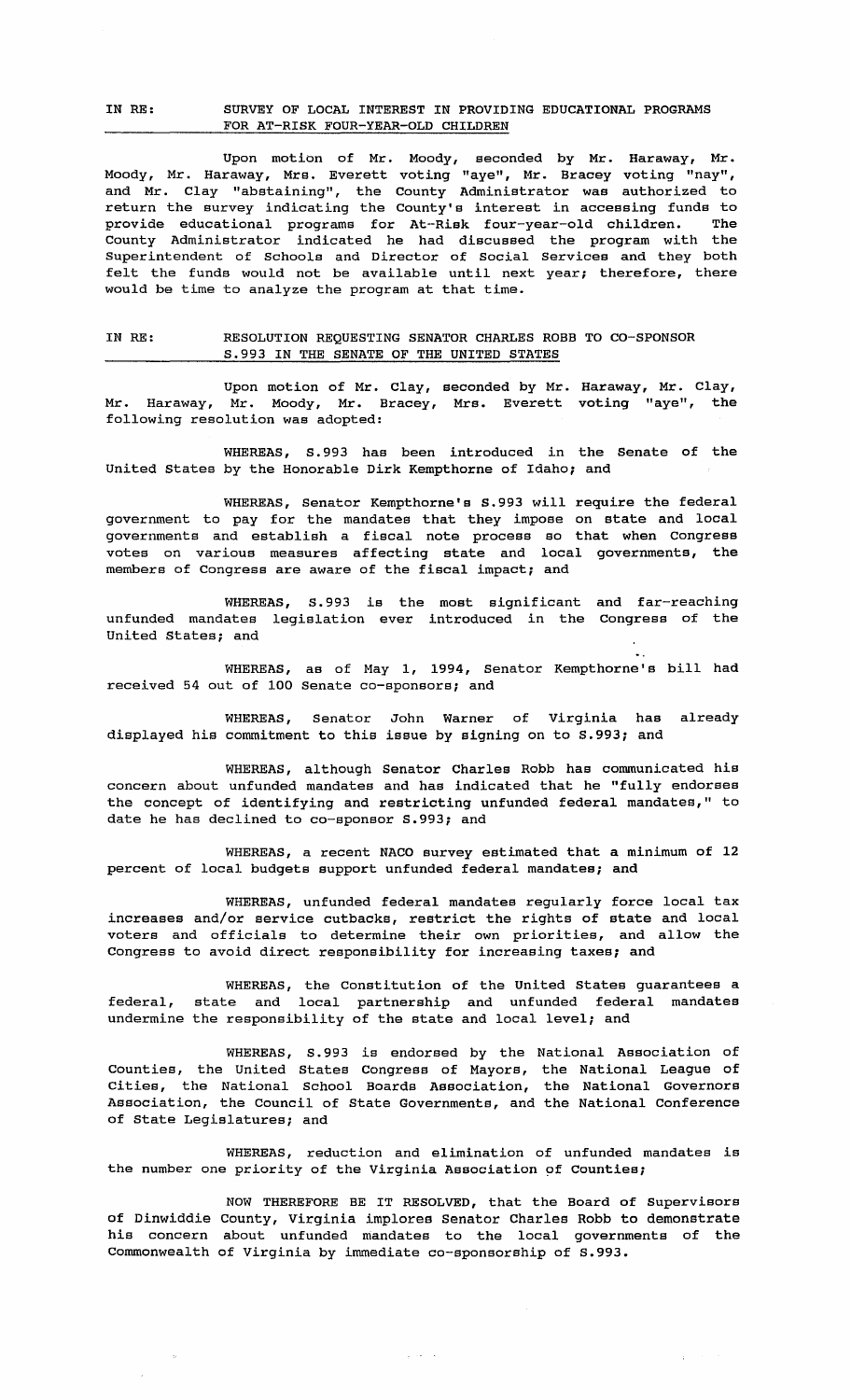IN RE: LOCAL GOVERNMENT OFFICIALS CONFERENCE

The County Administrator stated that the Local Government Officials Conference is scheduled for August  $14 - 16$ , 1994 in Charlottesville and asked if any Board members were interested in attending. He stated he would be attending a committee meeting on Sunday afternoon. Mr. Bracey stated he would like to attend.

IN RE: STATUS OF SELECTION OF ARCHITECTURAL FIRM - COURTHOUSE & BUILDING RENOVATION

The County Administrator advised the Board that the Architectural Review Committee met and held interviews with five architectural firms for the new courthouse and county building renovation project. The Committee is requesting authorization to begin negotiations with the first firm on the priority list which is Henning, Vest, Covey Architectural Group. If negotiations cannot be completed with this firm, the Committee will come back to the Board for authorization to negotiate with the second firm. If the Board chooses not to proceed to the second firm at that time, the only other option would be to go back out to bid.

Upon motion of Mr. Moody, seconded by Mr. Haraway, Mr. Moody, Mr. Haraway, Mr. Clay, Mr. Bracey, Mrs. Everett voting "aye", the County Administrator was authorized to proceed with negotiations with Henning, Vest, Covey Architectural Group, and' further to include Mr. Milton I. Hargrave, Jr., and Board members Mr. Bracey, and Mr. Clay in the negotiation process.

#### IN'RE: DISCUSSION OF FINANCIAL ADVISORY SERVICES

The County Administrator discussed with the Board the feasibility of preparing a request for proposals for financial advisory services. It is apparent with the magnitude of capital projects being contemplated and the monies involved, we are in need of obtaining sound financial advice for the structuring of the debt commitments. A financial advisor would be able to provide input and analysis which would examine different methods for the structuring of the debt other than the traditional level principal method. The services could be obtained on an hourly basis and should not exceed \$20,000. The cost of any such services could be reimbursed to the County' as a part of the issuance of any bonds related to the projects. Mr. Haraway stated he was glad to see the suggestion and recommended the County go out for request for proposals for  $\cdot$  comparison. Action was postponed until the August 17, 1994 meeting.

# IN RE: BOARD MEMBER COMMENTS

1. Mr. Haraway stated he enjoyed'meeting earlier with the Airport Authority. He received material that referenced the Petersburg Municipal Airport and wondered why it was not the Dinwiddie Airport. He was informed that 'it was probably a part of the original legislation creating the Authority but staff will verify that.

2. Mrs. Everett had the following comments:

a. Mr. Harold Walker is the Chairman of the School Board; Mrs. Carol Fisher is Vice-Chair.

b. The Sheriff's Department has 4 trained EMD's, effective June 22.

c. Under 'the ' Anti-crime Bill, the' County is eligible' to receive  $$108,760.$ 

d. Mr. Russell Garrison was appointed to serve on the Commission of Game and Inland Fisheries.

e. John Mazza has been appointed to the State Aviation Board.

f. The EMS Task Force met Ju'ly 18, 1994 and will continue to meet on Mondays. Subcommittees have been appointed. Ms. Sheri Hoover is Chair and Ms. Dawn Titmus is Secretary.

David

LJ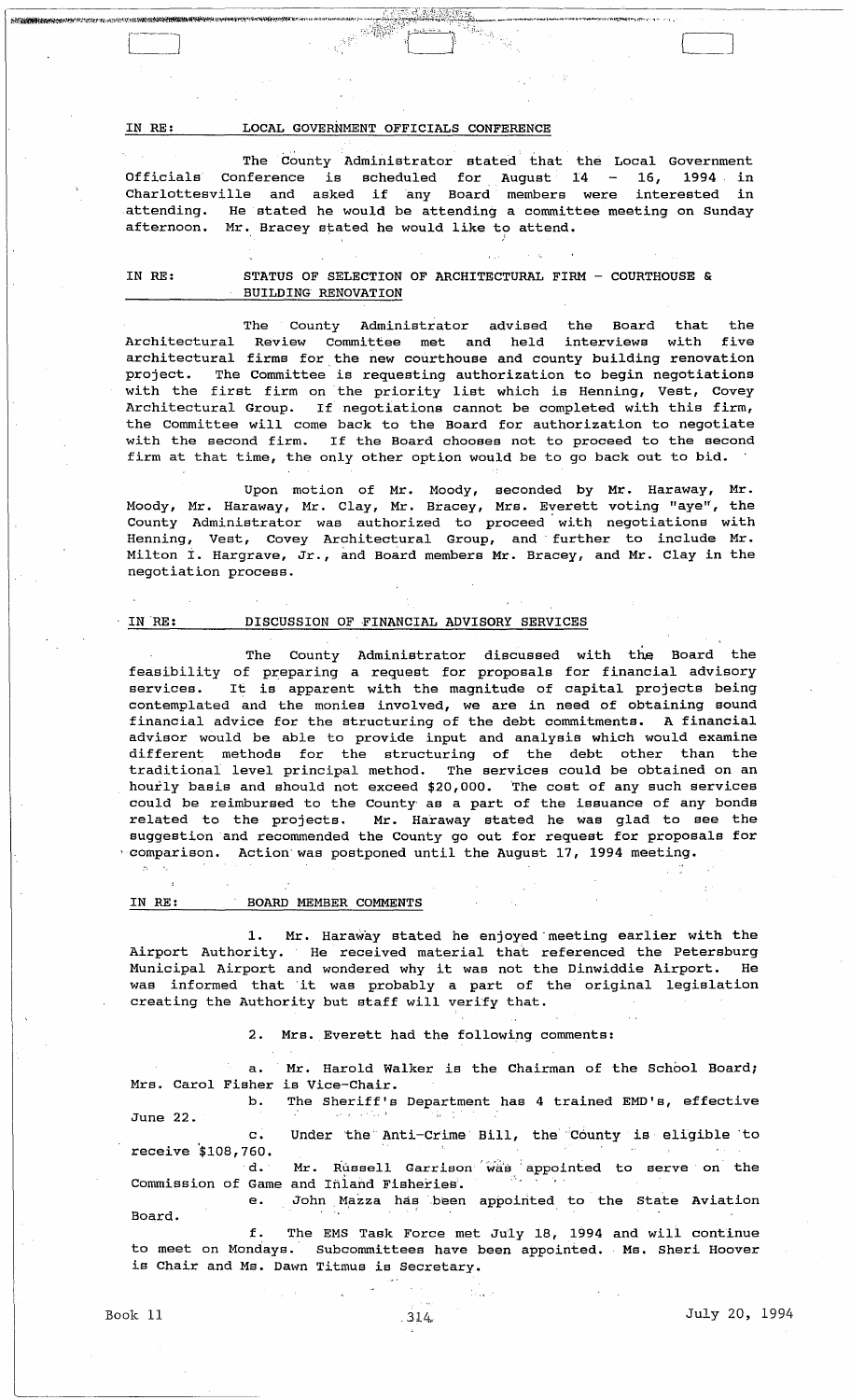# IN RE: EXECUTIVE SESSION

Upon motion of Mr. Moody, seconded by Mr. Haraway, Mr. Moody, Mr. Haraway, Mr. Clay, Mr. Bracey, Mrs. Everett voting "aye", pursuant to the Virginia Freedom of Information Act, section 2.1-344(a)1 Personnel - Discussion of performance, salaries, disciplining of public officers, appointees, or employees of any public body; Section 2.1-344(a)3 - Discussion or consideration of acquisition of real property for public purpose; Section  $2.1-344(a)5$  - Discussion concerning a prospective business or industry; and 2.1-344(a)7 Legal - Discussion of co-composting Contract; Bond Issue - WWTP, the Board moved into Executive Session at 4:52 P.M. and continued the Executive Session at the Home Place Restaurant. Upon motion of Mr. Moody, seconded by Mr. Haraway, Mr. Moody, Mr. Haraway, Mr. Clay, Mr. Bracey, Mrs. Everett voting "aye", the meeting reconvened into Open Session at 7:15 P.M.

#### IN RE: CERTIFICATION

Upon motion of Mr. Clay, Mr. Haraway, Mr. Moody, Mr. Bracey, following resolution was adopted: seconded by Mr. Haraway, Mr. Clay, Mrs. Everett voting "aye", the

WHEREAS, the Board of supervisors of Dinwiddie County convened an executive meeting on this date pursuant to an affirmative recorded vote and in accordance with the provisions of the Virginia Freedom of Information Act; and

WHEREAS, Section 2.1-344.1 of the Code of Virginia requires a certification by the Board of Supervisors of Dinwiddie county, that such Executive meeting was conducted in conformity with the Virginia law;

NOW THEREFORE BE IT RESOLVED that the Board of Supervisors of Dinwiddie County, Virginia hereby certifies that, to the best of each member's knowledge, (1) only public business matters lawfully excepted from open meeting requirements by Virginia law were discussed in the executive meeting to which this certification resolution applies; and (2) only such public business matters as were identified in the motion convening the executive meeting were heard, discussed or considered by the Board of Supervisors of Dinwiddie County, Virginia.

THE CHAIRMAN RECESSED THE MEETING TO RECONVENE AT 7:30 P.M. AT THE PAMPLIN ADMINISTRATION BUILDING. Mr. Bracey left the meeting at this time.

# IN RE: PUBLIC HEARING - C-94-4 - PICTURE LAKE ASSOCIATES

This being the time and place as advertised in the Progress-Index on Wednesday, July 6, 1994 and Wednesday, July 13, 1994 for the Board of Supervisors of Dinwiddie County, Virginia to consider for approval a request by Picture Lake Associates, owners of Virginia Motorsports Park to amend their original conditional use permit application to operate a motor sports complex per section 22-22 and 22-23 of the Dinwiddie County Zoning Ordinance. The property, consisting of 462 acres  $\pm$  is identified as Tax Parcels 20-3-A, B, C, 20-59, and 20-59A and is located on U.s. #1 at 8018 Boydton Plank Road.

Mr. amendment and the recommendation from the Planning commission which was approval with the following condition (#14) and attached provisions: Wayne Knox, Director of Planning, presented the

14. For the 1994 racing season ending November 20, 1994, normal operating hours for the weekly racing events will be as follows:

 $\Delta \sim 100$ 

Friday 5:00 P.M. 11:00 P.M. Saturday 12:00 P.M. 11:00 P.M. Sunday 10:00 A.M. 6:30 P.M. with no racing until after 12:00 P.M.

plan.

1. Completion of landscaping of site as required on site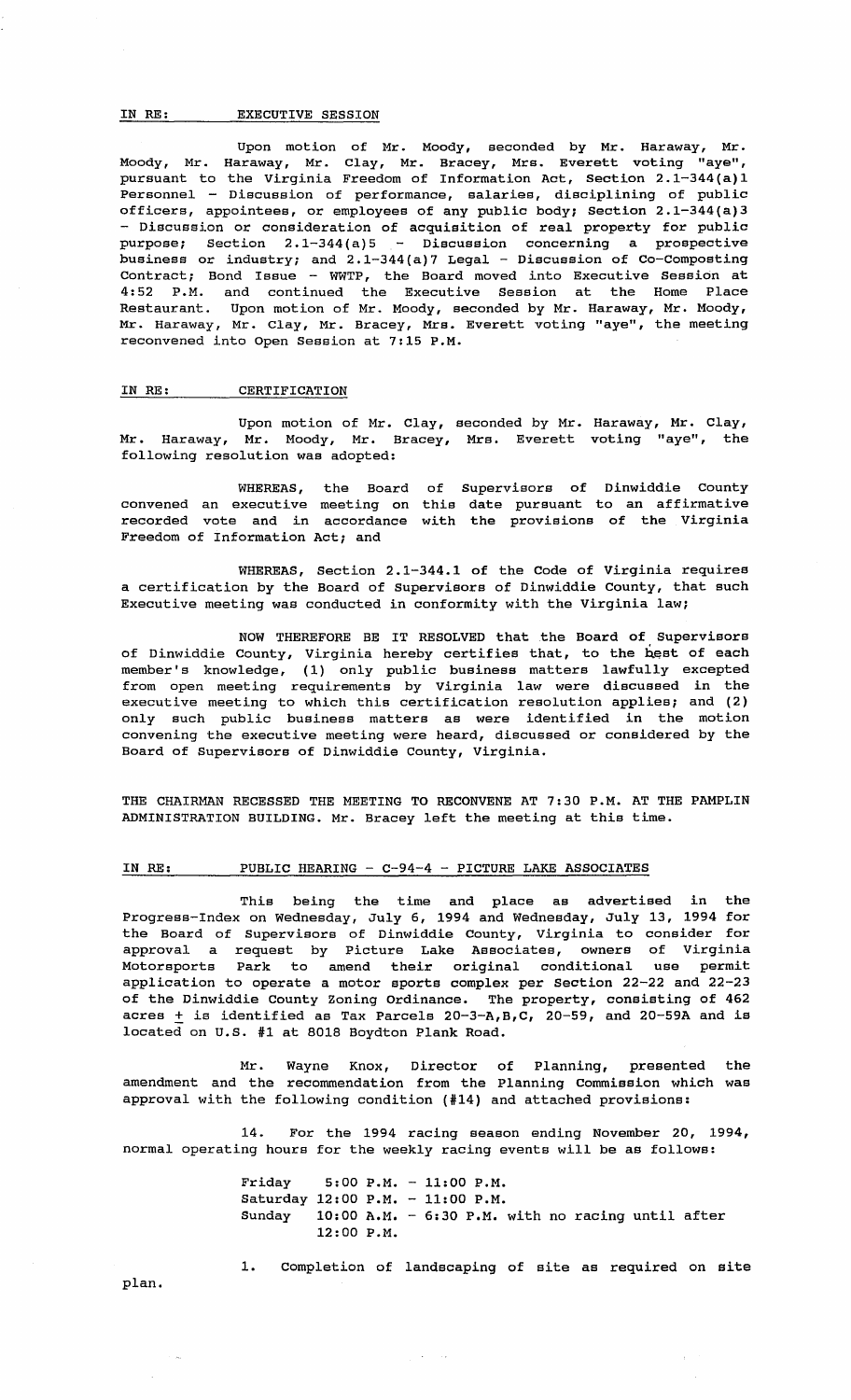2. Explore additional berming, tree planting, man-made partitions, particularly on the north side as a means of noise deflection.

[---' r' ... .,~;\\ . \_\_\_ 1 J

3. Submit a sound study performed by an independent certified specialist, mutually agreed upon by the applicant and the Planning Department, with the focus on minimizing the impact of noise. This study shall be submitted to the Planning Department.

4. continue to work with residents group to minimize the impact of noise and traffic on the surrounding areas.

and impact of events and studies at the end of racing season, November 1994. 5. The Planning Commission will perform review of status

6. The County, in conjunction develop a monitoring system of racing start responsibility of monitoring will be assumed by the Zoning Administrator or appropriate County agency. with and the applicant will finish times. The

The.Chairman then opened the public hearing.

Mr. John Dodson, representing VMP, appeared before the Board in support of the amendment. Mr. Pat McMahon, State Dept. of Tourism, also spoke in support of the amendment and Virginia Motorsports Park.

1. Mr. Ralph Mangum spoke in support of the amendment.

2. Mr. Larry Smith, Jr. appeared in support of the amendment. 3. Mr. Larry Smith, Jr. appeared in support of the

amendment.

4. Mr. William Peyton appeared in support of the amendment.

5. Mr. Franklin Coleman spoke in support of the 'amendment.

6. Mr. Bruce sisk appeared in support of the amendment.

7. Mr. Mike Moore appeared in support of the amendment.

8. Mr. Ernie Lumpkin appeared in support of the amendment.

9. Mr. Todd Atkinson spoke in support of the amendment.

10. Mr. William Hammond appeared in support of the amendment.

11. Mr. Lonnie Johnson spoke in support of the amendment.

12. Mr. Fred Bilter spoke in support of the amendment.

13. Mr. James Epps appeared in support of the amendment.

14. Mr. Mark Plymoles spoke in support of the amendment.

15. Mr. Clyde Boze, Jr. appeared in support.

16. Mr. Dana McDaniel, Attorney, with the firm Williams, Mullen, Christian & Dobbins, appeared to represent the homeowners around the racetrack. He spoke in opposition to the amendment. He asked the Board to defer revision until they could incorporate limitations on the noise levels into the conditions.

17. Mrs. Betty Ragsdale spoke in opposition to the amendment.

18. Mrs. Christine Avery spoke in opposition to the amendment. 19. Mr. Rufus Killingsworth spoke in opposition to the

amendment.

20. Mr. Wallace Rowland spoke in opposition to the amendment.

21. Mr. Ham Avery spoke in opposition to the amendment.

22. Ms. Danielle Rowland appeared in opposition to the

amendment.

23. Ms. Gwen Rowland spoke in opposition to the amendment. 24. A letter from Mrs. Patsy Barnes was read in support of

the amendment,

25. Mr.' Rudolph Mangum, Jr. spoke in support of the amendment.

Mr. John Dodson gave a brief rebuttal, to some 'of the issues raised.  $\sim 10^{12}$ 

Mr. Robert Ragsdale supported his wife's statement that he came home around 2:30 P.M. and· cars were testing and doing something on the track before 5:00 P.M.

The Chairman closed the public hearing at 8:40 P.M. and asked for Board comments.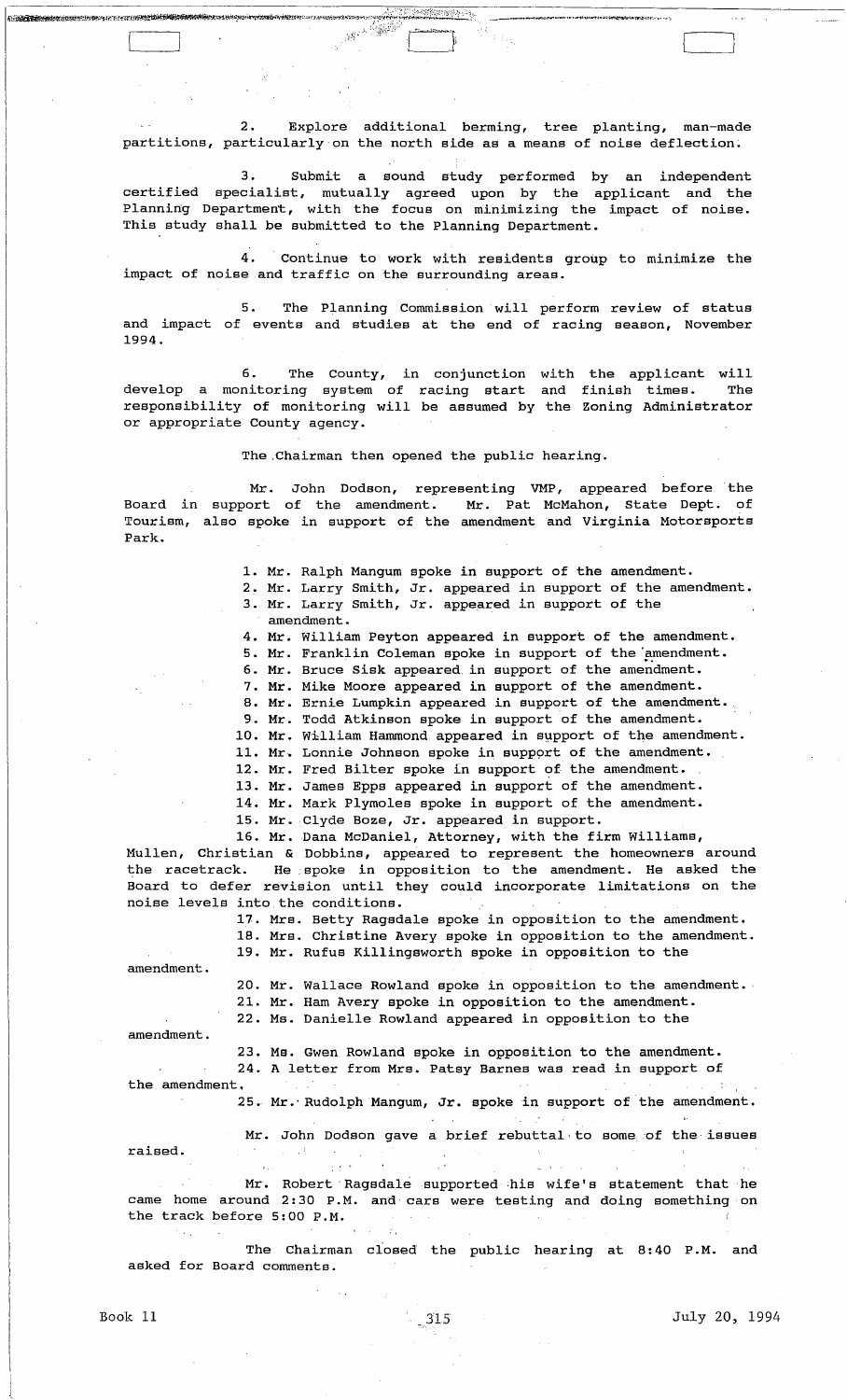Mr. Moody stated he was also a Planning Commission member and he was in favor of extending the hours and completing all the studies during the trial period.

Mr. Clay stated he could sympathize with the people who have the noise, but he supported the longer hours.

Mr. Haraway indicated his concern that nothing physically had been done by VMP to reduce the noise level. He noticed that there are 16 or 17 Sundays without racing and asked if the hours were extended, is there any guarantee that they still will not race on those Sundays. Mr. Ken Kohrs, General Manager for VMP, stated there was no intent to add any more Sundays and on some weekends, there is no racing at all.

The County Administrator pointed out that there is no completion date for the sound study and suggested inserting "on or by November 20, 1994" into #3 under condition 14.

Mr. Moody pointed out that #5 should include "and studies" which was the motion made by the Planning Commission.

Mrs. Everett stated she had confidence in the management and she had a concern for the people with the noise problems and asked for cooperation and support in the extension of hours.

Upon motion of Mr. Moody, seconded by Mr. Clay, Mr. Moody, Mr. Clay, Mrs. Everett voting "aye", Mr. Haraway voting "nay", amendment to the Conditional Use Permit C-94-4 requested by Picture Lake Associates was approved with the following condition:

14. For the 1994 racing season ending November 20, 1994, normal operating hours for the weekly racing events will be as follows:

> Friday Saturday 12:00 P.M. - 11:00 P.M. Sunday 5:00 P.M. - 11:00 P.M.  $10:00$  A.M. -  $6:30$  P.M. with no racing until after 12:00 P.M.

1. Completion of landscaping of site as required on site plan. 2. Explore additional berming, tree planting, man-made partitions, particularly on the north side, as a means of noise deflection.

3. Submit a sound study performed on or by November 20, 1994 performed by an independent certified specialist, mutually agreed upon by the applicant and the Planning Department, with the focus on minimizing the impact of noise. This study shall be submitted to the Planning Department.

4. Continue to work with residents group to minimize the impact of noise and traffic on the surrounding areas.

5. The Planning Commission will perform review of status and impact of events and studies at end of racing season (November 1994).

 $27.500$ 6. The County in conjunction with the applicant will develop a monitoring system of racing start and finish times. The responsibility of monitoring will be assumed by the Zoning Administrator or appropriate County agency.

# IN RE: CHANGE IN MEETING TIME

Upon motion of Mr. Haraway, seconded by Mr. Clay, Mr. Haraway, Mr. Clay, Mr. Moody, Mrs. Everett voting "aye",

BE IT RESOLVED by the Board of Supervisors of Dinwiddie County, Virginia that the time for the regular meeting scheduled for September 7, 1994 at 7:30 P.M. be changed to 2:00 P.M.; and

BE IT FURTHER RESOLVED by the Board of Supervisors of Dinwiddie County, Virginia that the time for the regular meeting scheduled for September 21, 1994 at 2:00 P.M. be changed to 7:30 P.M.

IN RE: ADJOURNMENT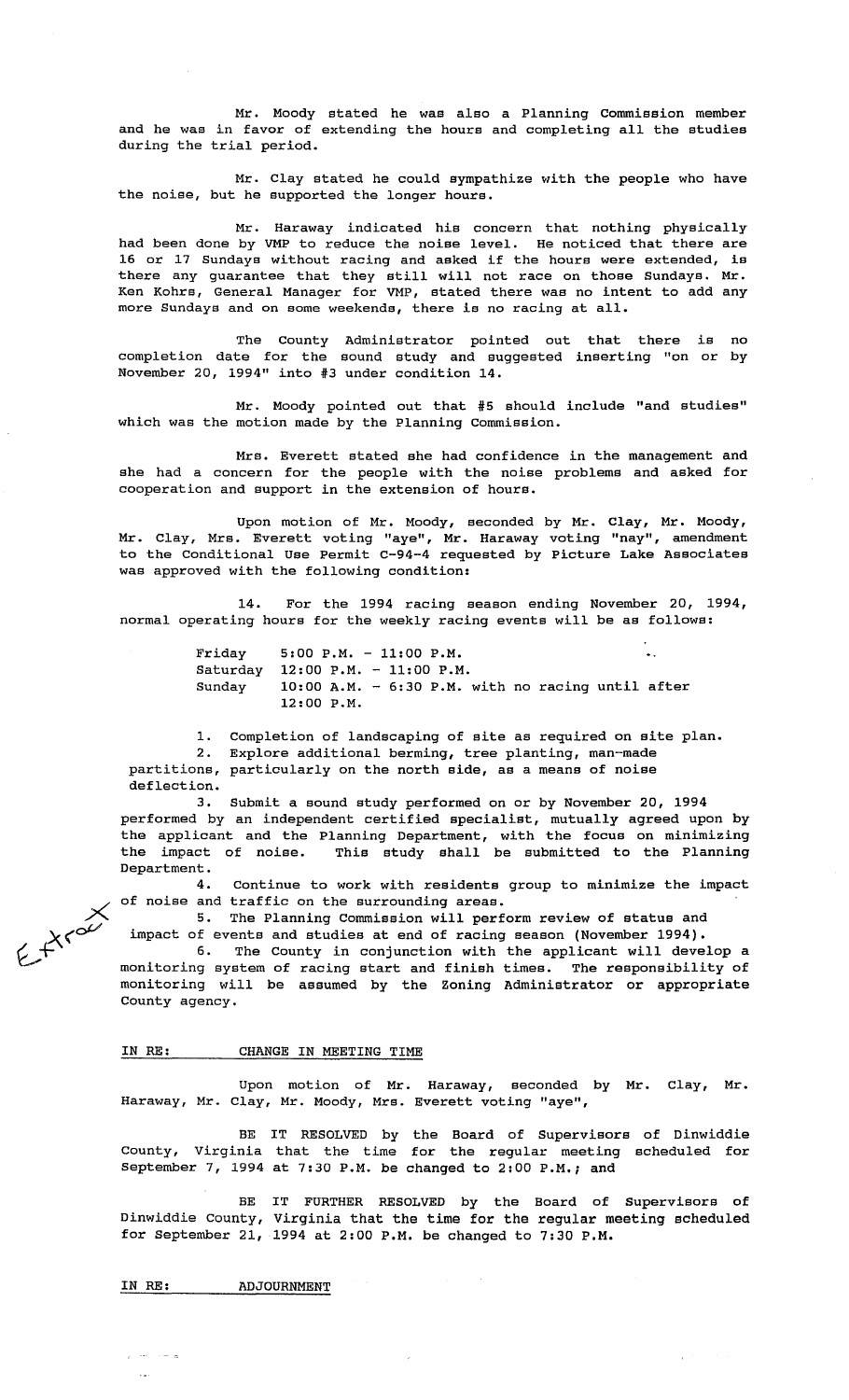Haraway, Mr. adjourned at an Executive Building. Upon motion of Mr. Haraway, seconded by Mr. Clay, Mr. Clay, Mr. Moody, Mrs. Everett voting "aye", the meeting was 8:57 P.M. to be continued until 6:00 P.M., August 3, 1994 for Session for legal purposes at the Pamplin Administration

 $\mathbb{R}^n$ 

 $\frac{1}{2}$ 

etR

LeeNora Everett Chair, Board of Supervisors

 $\begin{bmatrix} 1 & 1 \\ 1 & 1 \end{bmatrix}$ 

ATTEST:  $\Delta a\Delta b\Delta s$ County Administrator

 $\tilde{\mathcal{R}}^{\prime}$ 

[-]

 $1 - \frac{1}{2} - 1$ .

',.